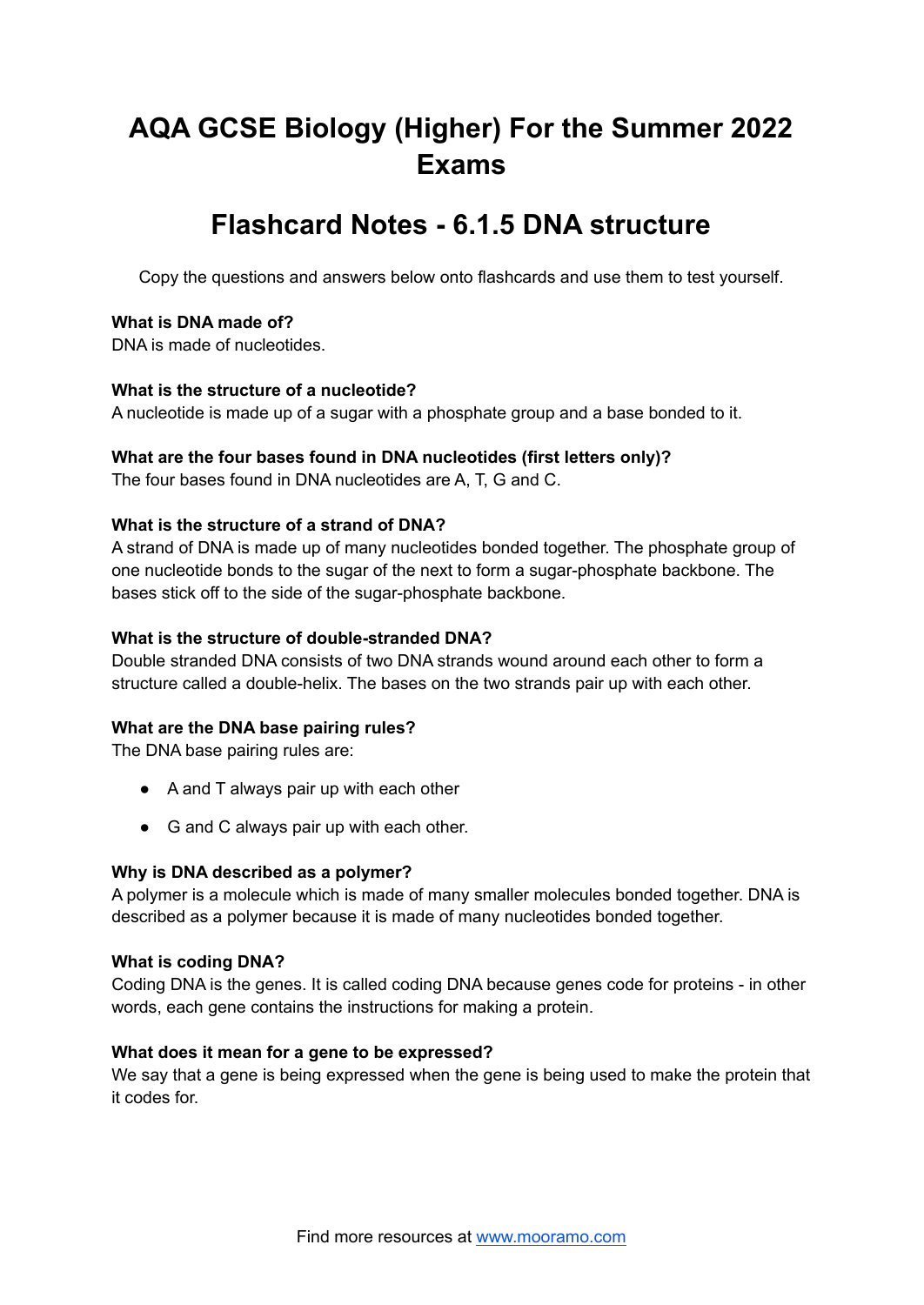## **How does a gene code for a protein?**

The sequence of bases within a gene determines the sequence of amino acids in the protein that it codes for. Each three bases in the sequence codes for one amino acid.

## **How is a protein made?**

The process of making a protein is as follows:

- First, a copy of the gene is made. This copy will act as a template for making the protein.
- The template travels to a ribosome and binds to it.
- The ribosome reads the first three bases in the template. These three bases indicate what the first amino acid in the protein should be. A carrier molecule then brings this amino acid to the ribosome.
- The ribosome reads the next three bases, which indicate what the second amino acid should be. A carrier molecule then brings this amino acid to the ribosome. The second amino acid binds to the first amino acid.
- The template moves through the ribosome. The ribosome reads each set of three bases, and each time a carrier molecule brings the correct amino acid, which then binds to the previous amino acid. This results in a chain of amino acids forming.
- Once the whole template has been read, the chain of amino acids is complete. The chain of amino acids leaves the ribosome and folds up to form the protein.

## **Why is the shape of a protein important?**

Each protein has a unique shape. This shape enables it to carry out its role. For example, the unique shape of an enzyme allows it to catalyse its reaction.

## **What is non-coding DNA?**

Non-coding DNA is the DNA between genes. It does not code for proteins. It often has a role in switching genes on and off - in other words, it controls whether genes are expressed.

## **What is a mutation?**

A mutation is when a DNA sequence changes. Mutations happen frequently in all organisms. Most mutations do not have any effect or only cause slight changes to the proteins formed. Sometimes mutations cause significant changes to proteins.

## **How could a mutation affect the structure and behaviour of a protein?**

If a mutation takes place within a gene, then the gene will have a different base sequence. This could result in the protein that the gene codes for having a different amino acid sequence, which could result in the protein folding up into a different shape and behaving differently. For example, if the protein is an enzyme, its active site may no longer fit the substrate.